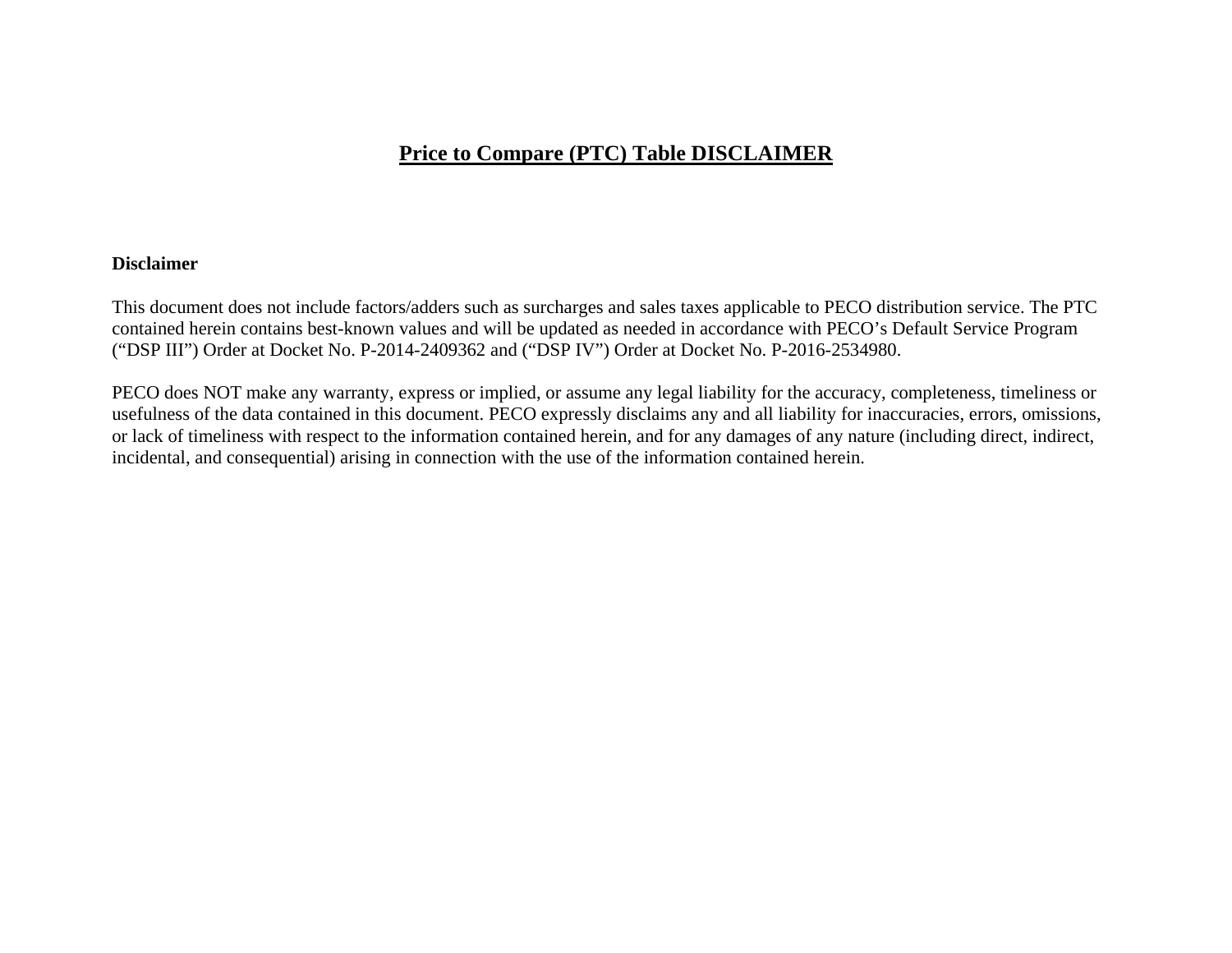#### **PECO Price to Compare Effective March 1, 2017 through May 31, 2017**

## **(ACTUAL) Procurement Class 2 (Demand < = 100KW) - Small Commercial & Industrial Customers**

| <b>Business &amp; Street Lighting Rate Classes</b> | <b>Price to Compare</b><br>(cents/kWh) <sup>(1)</sup><br>$(A) = (B) + (D)$ | <b>Generation Charge</b><br>(cents/kWh)<br>(B) | <b>Alternative Energy Portfolio Standard</b><br>(AEPS) Charge (cents/kWh) <sup>(2)</sup> | <b>Transmission Charge</b><br>(cents/kWh) <sup>(3)</sup><br>(D) |
|----------------------------------------------------|----------------------------------------------------------------------------|------------------------------------------------|------------------------------------------------------------------------------------------|-----------------------------------------------------------------|
| General Service (GS)                               | 6.499                                                                      | 5.940                                          | See Note (2)                                                                             | 0.559                                                           |
| Primary - Distribution Power (PD)                  | 6.041                                                                      | 5.840                                          | See Note (2)                                                                             | 0.201                                                           |
| High - Tension Power (HT)                          | 5.801                                                                      | 5.600                                          | See Note (2)                                                                             | 0.201                                                           |
| Alley Lighting in City of Philadelphia (AL)        | 4.389                                                                      | 4.313                                          | See Note (2)                                                                             | 0.076                                                           |
| Private Outdoor Lighting (POL)                     | 4.389                                                                      | 4.313                                          | See Note (2)                                                                             | 0.076                                                           |
| Street Lighting - Suburban Counties (SL-S)         | 4.389                                                                      | 4.313                                          | See Note (2)                                                                             | 0.076                                                           |
| Street Lighting Customer-Owned Facilities - (SL-E) | 4.389                                                                      | 4.313                                          | See Note (2)                                                                             | 0.076                                                           |
| Traffic Lighting Constant Load Service (TLCL)      | 6.016                                                                      | 5.940                                          | See Note (2)                                                                             | 0.076                                                           |

#### **PECO Price to Compare Effective June 1, 2017 through August 31, 2017**

## **(ACTUAL) Procurement Class 2 (Demand < = 100KW) - Small Commercial & Industrial Customers**

| <b>Business &amp; Street Lighting Rate Classes</b> | <b>Price to Compare</b><br>(cents/kWh) <sup>(1)</sup><br>$(A) = (B) + (D)$ | <b>Generation Charge</b><br>(cents/kWh)<br>(B) | <b>Alternative Energy Portfolio Standard</b><br>(AEPS) Charge (cents/kWh) <sup>(2)</sup> | <b>Transmission Charge</b><br>(cents/kWh) <sup>(3)</sup><br>(D) |
|----------------------------------------------------|----------------------------------------------------------------------------|------------------------------------------------|------------------------------------------------------------------------------------------|-----------------------------------------------------------------|
| General Service (GS)                               | 6.780                                                                      | 6.221                                          | See Note (2)                                                                             | 0.559                                                           |
| Primary - Distribution Power (PD)                  | 6.317                                                                      | 6.116                                          | See Note (2)                                                                             | 0.201                                                           |
| High - Tension Power (HT)                          | 6.070                                                                      | 5.869                                          | See Note (2)                                                                             | 0.201                                                           |
| Alley Lighting in City of Philadelphia (AL)        | 4.773                                                                      | 4.697                                          | See Note (2)                                                                             | 0.076                                                           |
| Private Outdoor Lighting (POL)                     | 4.773                                                                      | 4.697                                          | See Note (2)                                                                             | 0.076                                                           |
| Street Lighting - Suburban Counties (SL-S)         | 4.773                                                                      | 4.697                                          | See Note (2)                                                                             | 0.076                                                           |
| Street Lighting Customer-Owned Facilities - (SL-E) | 4.773                                                                      | 4.697                                          | See Note (2)                                                                             | 0.076                                                           |
| Traffic Lighting Constant Load Service (TLCL)      | 6.297                                                                      | 6.221                                          | See Note (2)                                                                             | 0.076                                                           |

*Notes:* 

*(1) Price to Compare (PTC) includes an adjustment for Gross Receipts Tax of 5.90% effective 01/01/2012.* 

*(2) Alternative Energy Portfolio Standard (AEPS) Charge is the electric service charge for recovery of the costs associated with compliance with the AEPS Act.* 

*Effective June 1, 2013, AEPS is included in the Generation Charge per the Pennsylvania Public Utility Commission (PUC) order (Docket No. P-2012-2283641).* 

*(3) Transmission Charge is based on the PUC Orders, Docket No. R-2012-2318065, entered on September 27, 2012 and Docket No. P-2014-2409362, entered on December 4, 2014.*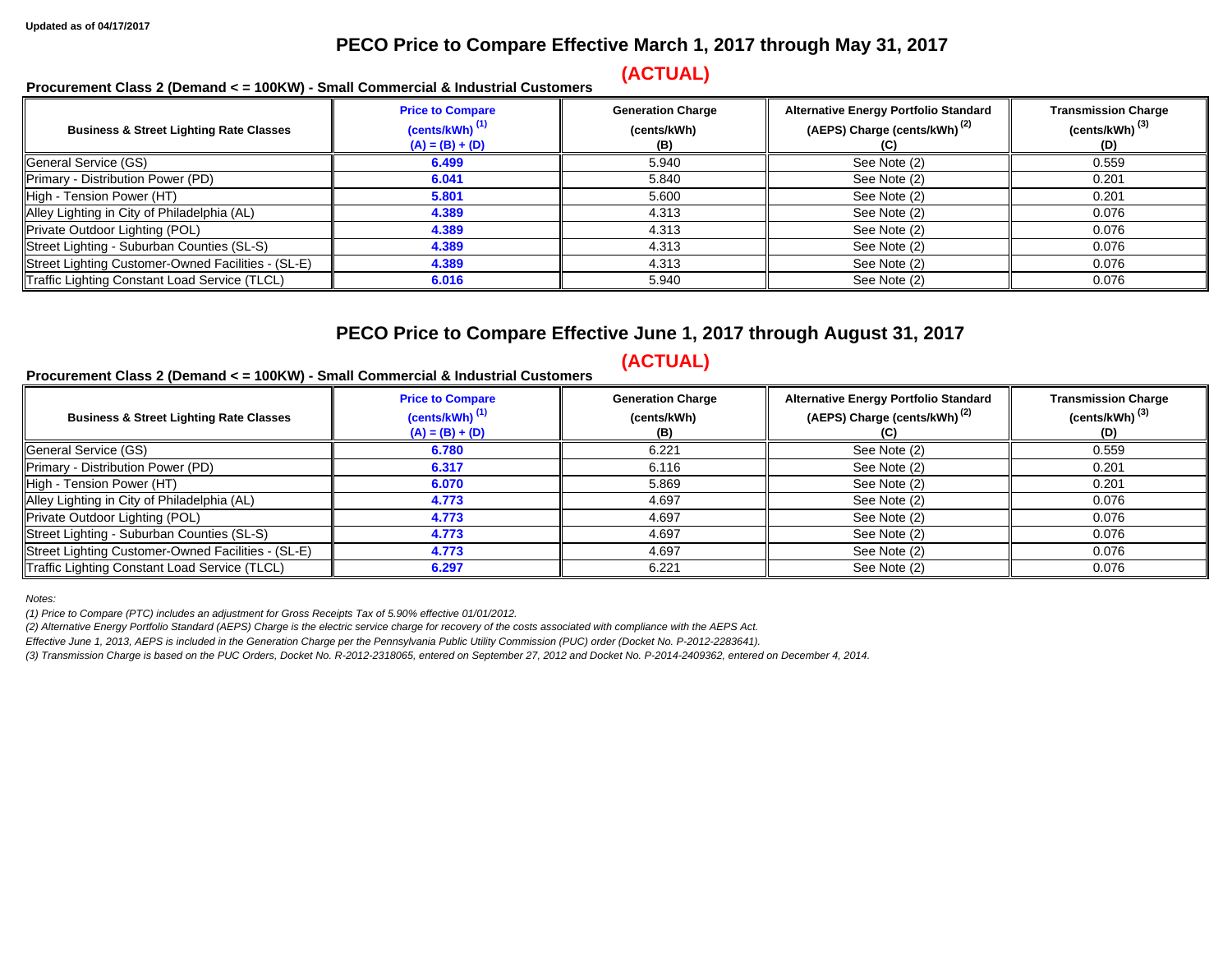#### **PECO Price to Compare Effective April 1, 2017 through April 30, 2017**

# **(ACTUAL) Hourly Price Adder for Procurement Class 3 (100KW < Demand < = 500KW) - Medium Commercial & Industrial Customers**

|                                   | Adder to determine Price to Compare | <b>Hourly Price Adder</b>  | <b>Alternative Energy Portfolio Standard</b> | <b>Transmission Charge</b> |
|-----------------------------------|-------------------------------------|----------------------------|----------------------------------------------|----------------------------|
| <b>Business Rate Classes</b>      | $(cents/kWh)$ <sup>(1)</sup>        | (cents/kWh) <sup>(2)</sup> | (AEPS) Charge (cents/kWh) <sup>(3)</sup>     | (cents/kWh) <sup>(4)</sup> |
|                                   | $(A) = (B) + (D)$                   | (B)                        |                                              | (D)                        |
| <b>I</b> General Service (GS)     | 1.136                               | 0.577                      | See Note (3)                                 | 0.559                      |
| Primary - Distribution Power (PD) | 0.772                               | 0.571                      | See Note (3)                                 | 0.201                      |
| High - Tension Power (HT)         | 0.757                               | 0.556                      | See Note (3)                                 | 0.201                      |

### **PECO Price to Compare Effective May 1, 2017 through May 31, 2017**

# **(ACTUAL) Hourly Price Adder for Procurement Class 3 (100KW < Demand < = 500KW) - Medium Commercial & Industrial Customers**

|                                   | <b>Adder to determine Price to Compare</b> | <b>Hourly Price Adder</b>  | <b>Alternative Energy Portfolio Standard</b> | <b>Transmission Charge</b> |
|-----------------------------------|--------------------------------------------|----------------------------|----------------------------------------------|----------------------------|
| <b>Business Rate Classes</b>      | $(cents/kWh)$ <sup>(1)</sup>               | (cents/kWh) <sup>(2)</sup> | (AEPS) Charge (cents/kWh) <sup>(3)</sup>     | (cents/kWh) <sup>(4)</sup> |
|                                   | $(A) = (B) + (D)$                          |                            |                                              | (D)                        |
| General Service (GS)              | 0.454                                      | (0.105)                    | See Note (3)                                 | 0.559                      |
| Primary - Distribution Power (PD) | 0.090                                      | (0.111)                    | See Note (3)                                 | 0.201                      |
| High - Tension Power (HT)         | 0.075                                      | (0.126)                    | See Note (3)                                 | 0.201                      |

*Notes:* 

*(1) The Adder to determine Price to Compare includes an adjustment for Gross Receipts Tax of 5.90% effective 01/01/2012.* 

*(2) The hourly price adder includes administrative charge, working capital charge, E factor, ancillary charge and alternative energy portfolio standard costs purchased on behalf of PECO. The adder excludes*  the costs of energy and capacity which are passed through at the real time price. The administrative charge includes the costs of the auction or RFP monitor, consultants providing guidance on the development of the procurement strategy, legal fees incurred gaining approval of the strategy, and any other costs associated with the design and implementation of the procurement plan. The E factor reflects over/under recovery of costs. *(3) Alternative Energy Portfolio Standard (AEPS) Charge is the electric service charge for recovery of the costs associated with compliance with the AEPS Act. AEPS is included in the Hourly Price Adder.* 

*(4) Transmission Charge is based on the PUC Orders, Docket No. R-2012-2318065, entered on September 27, 2012 and Docket No. P-2014-2409362, entered on December 4, 2014.*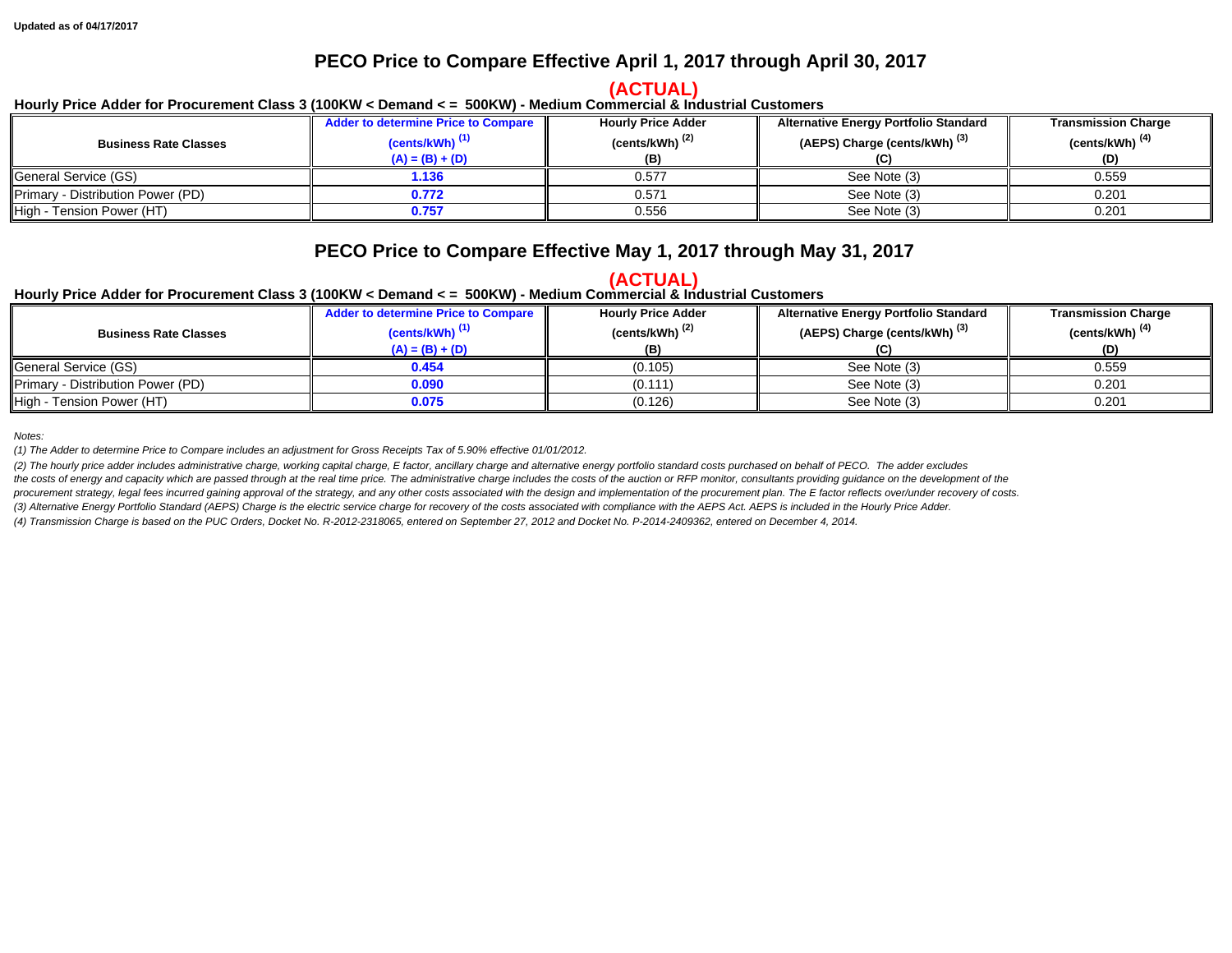#### **PECO Price to Compare Effective April 1, 2017 through April 30, 2017**

# **(ACTUAL) Hourly Price Adder for Procurement Class 4 (Demand > 500KW) - Large Commercial & Industrial Customers**

|                                   | Adder to determine Price to Compare | <b>Hourly Price Adder</b>  | <b>Alternative Energy Portfolio Standard</b> | <b>Transmission Charge</b> |
|-----------------------------------|-------------------------------------|----------------------------|----------------------------------------------|----------------------------|
| <b>Business Rate Classes</b>      | $(cents/kWh)$ <sup>(1)</sup>        | (cents/kWh) <sup>(2)</sup> | (AEPS) Charge (cents/kWh) <sup>(3)</sup>     | (cents/kWh) $(4)$          |
|                                   | $(A) = (B) + (D)$                   | (B)                        |                                              | (D)                        |
| General Service (GS)              | (0.707)                             | (1.266)                    | See Note (3)                                 | 0.559                      |
| Primary - Distribution Power (PD) | (1.071)                             | (1.272)                    | See Note (3)                                 | 0.201                      |
| High - Tension Power (HT)         | (1.086)                             | (1.287)                    | See Note (3)                                 | 0.201                      |
| Electric Propulsion (EP)          | (1.086)                             | (1.287)                    | See Note (3)                                 | 0.201                      |

### **PECO Price to Compare Effective May 1, 2017 through May 31, 2017**

# **(ACTUAL) Hourly Price Adder for Procurement Class 4 (Demand > 500KW) - Large Commercial & Industrial Customers**

| <b>Business Rate Classes</b>      | <b>Adder to determine Price to Compare</b><br>(cents/kWh) <sup>(1)</sup><br>$(A) = (B) + (D)$ | <b>Hourly Price Adder</b><br>(cents/kWh) <sup>(2)</sup><br>(B) | <b>Alternative Energy Portfolio Standard</b><br>(AEPS) Charge (cents/kWh) <sup>(3)</sup> | <b>Transmission Charge</b><br>(cents/kWh) <sup>(4)</sup><br>(D) |
|-----------------------------------|-----------------------------------------------------------------------------------------------|----------------------------------------------------------------|------------------------------------------------------------------------------------------|-----------------------------------------------------------------|
| General Service (GS)              | 0.518                                                                                         | (0.041)                                                        | See Note (3)                                                                             | 0.559                                                           |
| Primary - Distribution Power (PD) | 0.154                                                                                         | (0.047)                                                        | See Note (3)                                                                             | 0.201                                                           |
| High - Tension Power (HT)         | 0.139                                                                                         | (0.062)                                                        | See Note (3)                                                                             | 0.201                                                           |
| Electric Propulsion (EP)          | 0.139                                                                                         | (0.062)                                                        | See Note (3)                                                                             | 0.201                                                           |

*Notes:* 

*(1) The Adder to determine Price to Compare includes an adjustment for Gross Receipts Tax of 5.90% effective 01/01/2012.* 

(2) The hourly price adder includes administrative charge, working capital charge, E factor (starting May 1, 2011), ancillary charge and alternative energy portfolio standard costs purchased on behalf of PECO. The adder ex

the costs of energy and capacity which are passed through at the real time price. The administrative charge includes the costs of the auction or RFP monitor, consultants providing guidance on the development of the procurement strategy, legal fees incurred gaining approval of the strategy, and any other costs associated with the design and implementation of the procurement plan. The E factor reflects over/under recovery of costs.

*(3) Alternative Energy Portfolio Standard (AEPS) Charge is the electric service charge for recovery of the costs associated with compliance with the AEPS Act.* 

*Effective June 1, 2013, AEPS is included in the Hourly Price Adder per the Pennsylvania Public Utility Commission (PUC) order (Docket No. P-2012-2283641).* 

*(4) Transmission Charge is based on the PUC Orders, Docket No. R-2012-2318065, entered on September 27, 2012 and Docket No. P-2014-2409362, entered on December 4, 2014.*